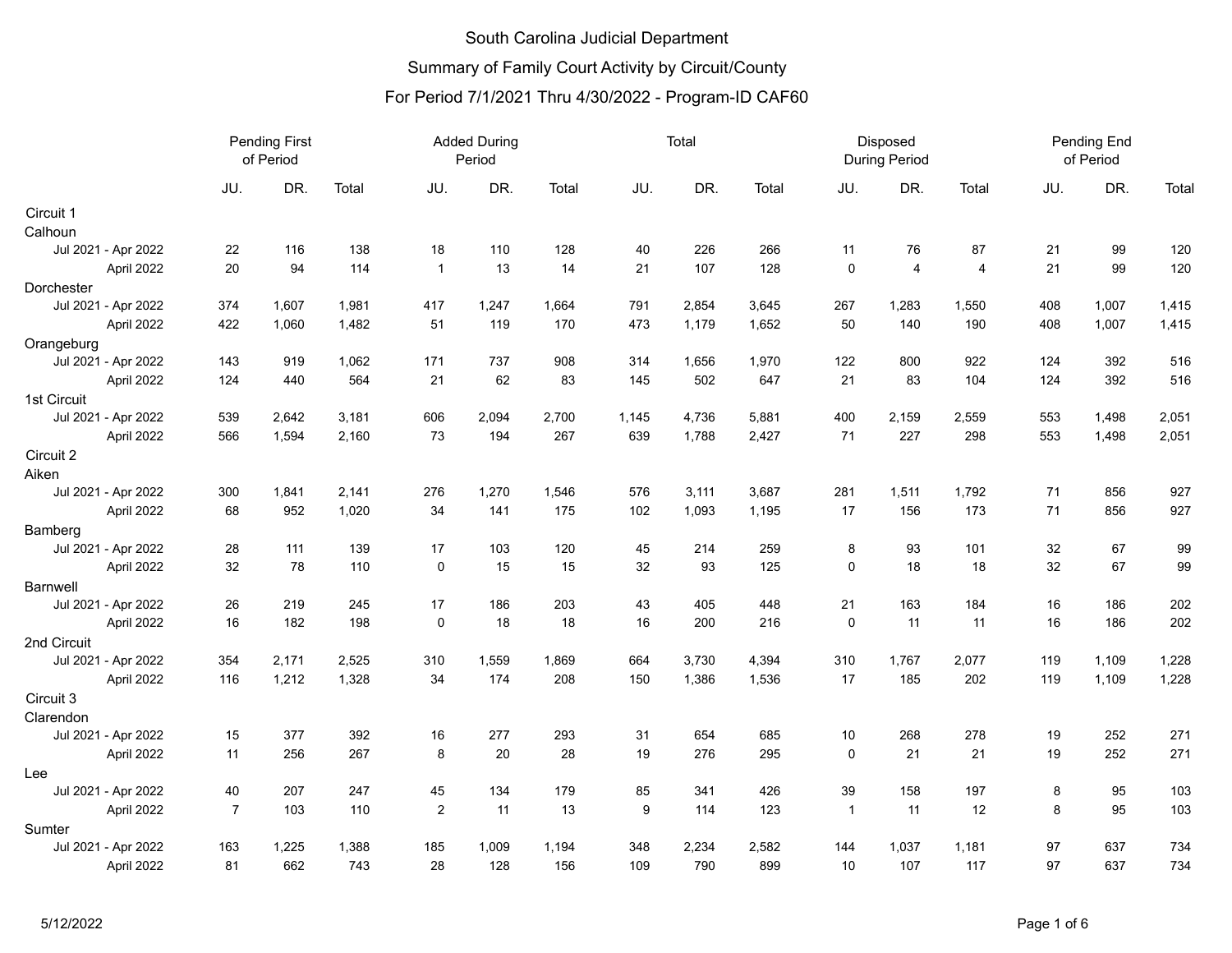|                     | <b>Pending First</b><br>of Period |       |       | <b>Added During</b><br>Period |       |       |       | Total  |        |             | Disposed<br><b>During Period</b> |       |     | Pending End<br>of Period |       |  |
|---------------------|-----------------------------------|-------|-------|-------------------------------|-------|-------|-------|--------|--------|-------------|----------------------------------|-------|-----|--------------------------|-------|--|
|                     | JU.                               | DR.   | Total | JU.                           | DR.   | Total | JU.   | DR.    | Total  | JU.         | DR.                              | Total | JU. | DR.                      | Total |  |
| Circuit 3           |                                   |       |       |                               |       |       |       |        |        |             |                                  |       |     |                          |       |  |
| Williamsburg        |                                   |       |       |                               |       |       |       |        |        |             |                                  |       |     |                          |       |  |
| Jul 2021 - Apr 2022 | 74                                | 296   | 370   | 79                            | 243   | 322   | 153   | 539    | 692    | 62          | 221                              | 283   | 65  | 192                      | 257   |  |
| April 2022          | 57                                | 196   | 253   | $\,8\,$                       | 19    | 27    | 65    | 215    | 280    | $\mathbf 0$ | 18                               | 18    | 65  | 192                      | 257   |  |
| 3rd Circuit         |                                   |       |       |                               |       |       |       |        |        |             |                                  |       |     |                          |       |  |
| Jul 2021 - Apr 2022 | 292                               | 2,105 | 2,397 | 325                           | 1,663 | 1,988 | 617   | 3,768  | 4,385  | 255         | 1,684                            | 1,939 | 189 | 1,176                    | 1,365 |  |
| April 2022          | 156                               | 1,217 | 1,373 | 46                            | 178   | 224   | 202   | 1,395  | 1,597  | 11          | 157                              | 168   | 189 | 1,176                    | 1,365 |  |
| Circuit 4           |                                   |       |       |                               |       |       |       |        |        |             |                                  |       |     |                          |       |  |
| Chesterfield        |                                   |       |       |                               |       |       |       |        |        |             |                                  |       |     |                          |       |  |
| Jul 2021 - Apr 2022 | 199                               | 571   | 770   | 149                           | 404   | 553   | 348   | 975    | 1,323  | 137         | 345                              | 482   | 106 | 423                      | 529   |  |
| April 2022          | 141                               | 431   | 572   | 15                            | 34    | 49    | 156   | 465    | 621    | 41          | 30                               | 71    | 106 | 423                      | 529   |  |
| Darlington          |                                   |       |       |                               |       |       |       |        |        |             |                                  |       |     |                          |       |  |
| Jul 2021 - Apr 2022 | 303                               | 873   | 1,176 | 317                           | 594   | 911   | 620   | 1,467  | 2,087  | 258         | 669                              | 927   | 153 | 469                      | 622   |  |
| April 2022          | 162                               | 480   | 642   | 49                            | 62    | 111   | 211   | 542    | 753    | 44          | 57                               | 101   | 153 | 469                      | 622   |  |
| Dillon              |                                   |       |       |                               |       |       |       |        |        |             |                                  |       |     |                          |       |  |
| Jul 2021 - Apr 2022 | 222                               | 420   | 642   | 137                           | 326   | 463   | 359   | 746    | 1,105  | 143         | 216                              | 359   | 115 | 417                      | 532   |  |
| April 2022          | 147                               | 395   | 542   | 4                             | 40    | 44    | 151   | 435    | 586    | 13          | 15                               | 28    | 115 | 417                      | 532   |  |
| Marlboro            |                                   |       |       |                               |       |       |       |        |        |             |                                  |       |     |                          |       |  |
| Jul 2021 - Apr 2022 | 159                               | 276   | 435   | 168                           | 214   | 382   | 327   | 490    | 817    | 127         | 190                              | 317   | 115 | 197                      | 312   |  |
| April 2022          | 115                               | 217   | 332   | 3                             | 21    | 24    | 118   | 238    | 356    | 3           | 36                               | 39    | 115 | 197                      | 312   |  |
| 4th circuit         |                                   |       |       |                               |       |       |       |        |        |             |                                  |       |     |                          |       |  |
| Jul 2021 - Apr 2022 | 883                               | 2,140 | 3,023 | 771                           | 1,538 | 2,309 | 1,654 | 3,678  | 5,332  | 665         | 1,420                            | 2,085 | 489 | 1,506                    | 1,995 |  |
| April 2022          | 565                               | 1,523 | 2,088 | 71                            | 157   | 228   | 636   | 1,680  | 2,316  | 101         | 138                              | 239   | 489 | 1,506                    | 1,995 |  |
| Circuit 5           |                                   |       |       |                               |       |       |       |        |        |             |                                  |       |     |                          |       |  |
| Kershaw             |                                   |       |       |                               |       |       |       |        |        |             |                                  |       |     |                          |       |  |
| Jul 2021 - Apr 2022 | 120                               | 843   | 963   | 72                            | 594   | 666   | 192   | 1,437  | 1,629  | 23          | 544                              | 567   | 146 | 701                      | 847   |  |
| April 2022          | 142                               | 778   | 920   | 6                             | 74    | 80    | 148   | 852    | 1,000  | 2           | 144                              | 146   | 146 | 701                      | 847   |  |
| Richland            |                                   |       |       |                               |       |       |       |        |        |             |                                  |       |     |                          |       |  |
| Jul 2021 - Apr 2022 | 1,149                             | 5,114 | 6,263 | 980                           | 3,731 | 4,711 | 2,129 | 8,845  | 10,974 | 1,046       | 3,405                            | 4,451 | 451 | 3,665                    | 4,116 |  |
| April 2022          | 472                               | 3,736 | 4,208 | 97                            | 382   | 479   | 569   | 4,118  | 4,687  | 96          | 349                              | 445   | 451 | 3,665                    | 4,116 |  |
| 5th circuit         |                                   |       |       |                               |       |       |       |        |        |             |                                  |       |     |                          |       |  |
| Jul 2021 - Apr 2022 | 1,269                             | 5,957 | 7,226 | 1,052                         | 4,325 | 5,377 | 2,321 | 10,282 | 12,603 | 1,069       | 3,949                            | 5,018 | 597 | 4,366                    | 4,963 |  |
| April 2022          | 614                               | 4,514 | 5,128 | 103                           | 456   | 559   | 717   | 4,970  | 5,687  | 98          | 493                              | 591   | 597 | 4,366                    | 4,963 |  |
| Circuit 6           |                                   |       |       |                               |       |       |       |        |        |             |                                  |       |     |                          |       |  |
| Chester             |                                   |       |       |                               |       |       |       |        |        |             |                                  |       |     |                          |       |  |
| Jul 2021 - Apr 2022 | 52                                | 359   | 411   | 38                            | 275   | 313   | 90    | 634    | 724    | 34          | 239                              | 273   | 24  | 268                      | 292   |  |
| April 2022          | 30                                | 271   | 301   | 6                             | 30    | 36    | 36    | 301    | 337    | 6           | 24                               | 30    | 24  | 268                      | 292   |  |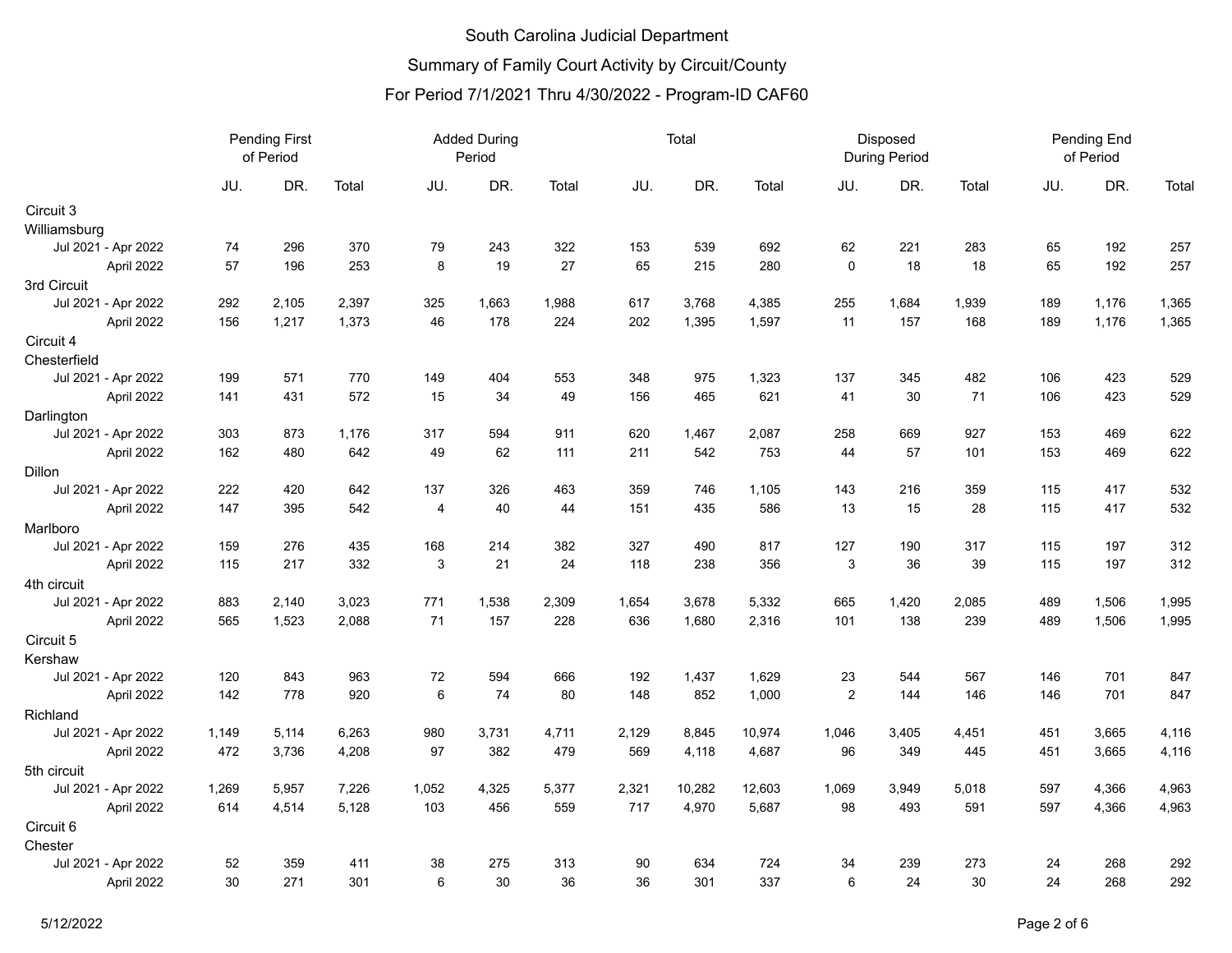|                     | <b>Pending First</b><br>of Period |       |       | <b>Added During</b><br>Period |       |       | Total |       |       | Disposed<br><b>During Period</b> |       |       | Pending End<br>of Period |       |       |
|---------------------|-----------------------------------|-------|-------|-------------------------------|-------|-------|-------|-------|-------|----------------------------------|-------|-------|--------------------------|-------|-------|
|                     | JU.                               | DR.   | Total | JU.                           | DR.   | Total | JU.   | DR.   | Total | JU.                              | DR.   | Total | JU.                      | DR.   | Total |
| Circuit 6           |                                   |       |       |                               |       |       |       |       |       |                                  |       |       |                          |       |       |
| Fairfield           |                                   |       |       |                               |       |       |       |       |       |                                  |       |       |                          |       |       |
| Jul 2021 - Apr 2022 | 105                               | 304   | 409   | 51                            | 194   | 245   | 156   | 498   | 654   | $\mathbf 0$                      | 98    | 98    | 156                      | 344   | 500   |
| April 2022          | 156                               | 345   | 501   | $\mathbf 0$                   | 21    | 21    | 156   | 366   | 522   | $\mathbf 0$                      | 16    | 16    | 156                      | 344   | 500   |
| Lancaster           |                                   |       |       |                               |       |       |       |       |       |                                  |       |       |                          |       |       |
| Jul 2021 - Apr 2022 | 84                                | 854   | 938   | 75                            | 676   | 751   | 159   | 1,530 | 1,689 | 77                               | 672   | 749   | 53                       | 511   | 564   |
| April 2022          | 55                                | 513   | 568   | $\overline{4}$                | 84    | 88    | 59    | 597   | 656   | $\,$ 5 $\,$                      | 70    | 75    | 53                       | 511   | 564   |
| 6th circuit         |                                   |       |       |                               |       |       |       |       |       |                                  |       |       |                          |       |       |
| Jul 2021 - Apr 2022 | 241                               | 1,517 | 1,758 | 164                           | 1,145 | 1,309 | 405   | 2,662 | 3,067 | 111                              | 1,009 | 1,120 | 233                      | 1,123 | 1,356 |
| April 2022          | 241                               | 1,129 | 1,370 | 10                            | 135   | 145   | 251   | 1,264 | 1,515 | 11                               | 110   | 121   | 233                      | 1,123 | 1,356 |
| Circuit 7           |                                   |       |       |                               |       |       |       |       |       |                                  |       |       |                          |       |       |
| Cherokee            |                                   |       |       |                               |       |       |       |       |       |                                  |       |       |                          |       |       |
| Jul 2021 - Apr 2022 | 177                               | 619   | 796   | 79                            | 484   | 563   | 256   | 1,103 | 1,359 | 153                              | 532   | 685   | 74                       | 314   | 388   |
| April 2022          | 80                                | 335   | 415   | 16                            | 46    | 62    | 96    | 381   | 477   | 22                               | 51    | 73    | 74                       | 314   | 388   |
| Spartanburg         |                                   |       |       |                               |       |       |       |       |       |                                  |       |       |                          |       |       |
| Jul 2021 - Apr 2022 | 421                               | 3,329 | 3,750 | 353                           | 2,531 | 2,884 | 774   | 5,860 | 6,634 | 286                              | 2,748 | 3,034 | 378                      | 1,866 | 2,244 |
| April 2022          | 392                               | 1,904 | 2,296 | 18                            | 292   | 310   | 410   | 2,196 | 2,606 | 32                               | 262   | 294   | 378                      | 1,866 | 2,244 |
| 7th circuit         |                                   |       |       |                               |       |       |       |       |       |                                  |       |       |                          |       |       |
| Jul 2021 - Apr 2022 | 598                               | 3,948 | 4,546 | 432                           | 3,015 | 3,447 | 1,030 | 6,963 | 7,993 | 439                              | 3,280 | 3,719 | 452                      | 2,180 | 2,632 |
| April 2022          | 472                               | 2,239 | 2,711 | 34                            | 338   | 372   | 506   | 2,577 | 3,083 | 54                               | 313   | 367   | 452                      | 2,180 | 2,632 |
| Circuit 8           |                                   |       |       |                               |       |       |       |       |       |                                  |       |       |                          |       |       |
| Abbeville           |                                   |       |       |                               |       |       |       |       |       |                                  |       |       |                          |       |       |
| Jul 2021 - Apr 2022 | 67                                | 209   | 276   | 53                            | 157   | 210   | 120   | 366   | 486   | 47                               | 178   | 225   | 54                       | 93    | 147   |
| April 2022          | 54                                | 109   | 163   | $\overline{c}$                | 16    | 18    | 56    | 125   | 181   | $\overline{2}$                   | 24    | 26    | 54                       | 93    | 147   |
| Greenwood           |                                   |       |       |                               |       |       |       |       |       |                                  |       |       |                          |       |       |
| Jul 2021 - Apr 2022 | 306                               | 697   | 1,003 | 279                           | 554   | 833   | 585   | 1,251 | 1,836 | 272                              | 573   | 845   | 124                      | 375   | 499   |
| April 2022          | 134                               | 392   | 526   | 10                            | 49    | 59    | 144   | 441   | 585   | 16                               | 55    | 71    | 124                      | 375   | 499   |
| Laurens             |                                   |       |       |                               |       |       |       |       |       |                                  |       |       |                          |       |       |
| Jul 2021 - Apr 2022 | 162                               | 744   | 906   | 133                           | 585   | 718   | 295   | 1,329 | 1,624 | 144                              | 634   | 778   | 63                       | 395   | 458   |
| April 2022          | 81                                | 406   | 487   | 18                            | 46    | 64    | 99    | 452   | 551   | 15                               | 48    | 63    | 63                       | 395   | 458   |
| Newberry            |                                   |       |       |                               |       |       |       |       |       |                                  |       |       |                          |       |       |
| Jul 2021 - Apr 2022 | 47                                | 400   | 447   | 65                            | 323   | 388   | 112   | 723   | 835   | 44                               | 315   | 359   | 33                       | 248   | 281   |
| April 2022          | 33                                | 252   | 285   | $\mathbf 0$                   | 20    | 20    | 33    | 272   | 305   | $\mathbf 0$                      | 19    | 19    | 33                       | 248   | 281   |
| 8th circuit         |                                   |       |       |                               |       |       |       |       |       |                                  |       |       |                          |       |       |
| Jul 2021 - Apr 2022 | 582                               | 2,050 | 2,632 | 530                           | 1,619 | 2,149 | 1,112 | 3,669 | 4,781 | 507                              | 1,700 | 2,207 | 274                      | 1,111 | 1,385 |
| April 2022          | 302                               | 1,159 | 1,461 | 30                            | 131   | 161   | 332   | 1,290 | 1,622 | 33                               | 146   | 179   | 274                      | 1,111 | 1,385 |
| Circuit 9           |                                   |       |       |                               |       |       |       |       |       |                                  |       |       |                          |       |       |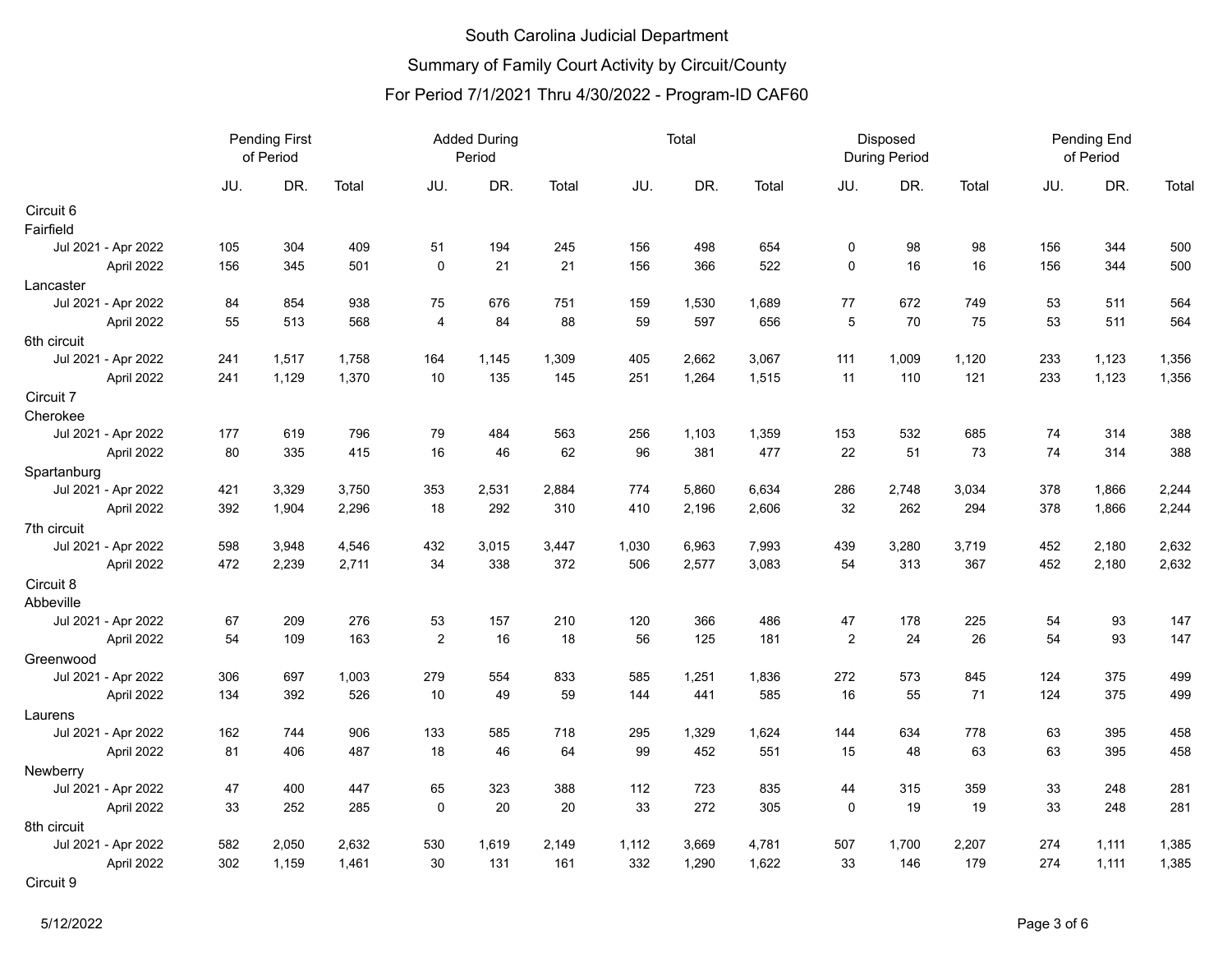|                     | <b>Pending First</b><br>of Period |       |       | <b>Added During</b><br>Period |       |       | Total          |        |        |             | Disposed<br><b>During Period</b> |       | Pending End<br>of Period |       |       |
|---------------------|-----------------------------------|-------|-------|-------------------------------|-------|-------|----------------|--------|--------|-------------|----------------------------------|-------|--------------------------|-------|-------|
|                     | JU.                               | DR.   | Total | JU.                           | DR.   | Total | JU.            | DR.    | Total  | JU.         | DR.                              | Total | JU.                      | DR.   | Total |
| Circuit 9           |                                   |       |       |                               |       |       |                |        |        |             |                                  |       |                          |       |       |
| Berkeley            |                                   |       |       |                               |       |       |                |        |        |             |                                  |       |                          |       |       |
| Jul 2021 - Apr 2022 | 479                               | 2,546 | 3,025 | 386                           | 1,786 | 2,172 | 865            | 4,332  | 5,197  | 351         | 1,782                            | 2,133 | 327                      | 1,563 | 1,890 |
| April 2022          | 350                               | 1,619 | 1,969 | 34                            | 198   | 232   | 384            | 1,817  | 2,201  | 46          | 205                              | 251   | 327                      | 1,563 | 1,890 |
| Charleston          |                                   |       |       |                               |       |       |                |        |        |             |                                  |       |                          |       |       |
| Jul 2021 - Apr 2022 | 1,544                             | 4,587 | 6,131 | 686                           | 3,024 | 3,710 | 2,230          | 7,611  | 9,841  | 826         | 2,884                            | 3,710 | 1,113                    | 3,262 | 4,375 |
| April 2022          | 1,128                             | 3,369 | 4,497 | 81                            | 324   | 405   | 1,209          | 3,693  | 4,902  | 91          | 329                              | 420   | 1,113                    | 3,262 | 4,375 |
| 9th circuit         |                                   |       |       |                               |       |       |                |        |        |             |                                  |       |                          |       |       |
| Jul 2021 - Apr 2022 | 2,023                             | 7,133 | 9,156 | 1,072                         | 4,810 | 5,882 | 3,095          | 11,943 | 15,038 | 1,177       | 4,666                            | 5,843 | 1,440                    | 4,825 | 6,265 |
| April 2022          | 1,478                             | 4,988 | 6,466 | 115                           | 522   | 637   | 1,593          | 5,510  | 7,103  | 137         | 534                              | 671   | 1,440                    | 4,825 | 6,265 |
| Circuit 10          |                                   |       |       |                               |       |       |                |        |        |             |                                  |       |                          |       |       |
| Anderson            |                                   |       |       |                               |       |       |                |        |        |             |                                  |       |                          |       |       |
| Jul 2021 - Apr 2022 | 412                               | 2,498 | 2,910 | 413                           | 1,827 | 2,240 | 825            | 4,325  | 5,150  | 319         | 1,944                            | 2,263 | 297                      | 1,432 | 1,729 |
| April 2022          | 299                               | 1,490 | 1,789 | 44                            | 167   | 211   | 343            | 1,657  | 2,000  | 36          | 176                              | 212   | 297                      | 1,432 | 1,729 |
| Oconee              |                                   |       |       |                               |       |       |                |        |        |             |                                  |       |                          |       |       |
| Jul 2021 - Apr 2022 | 106                               | 733   | 839   | 84                            | 513   | 597   | 190            | 1,246  | 1,436  | 79          | 567                              | 646   | 72                       | 464   | 536   |
| April 2022          | 70                                | 465   | 535   | 9                             | 65    | 74    | 79             | 530    | 609    | 6           | 56                               | 62    | 72                       | 464   | 536   |
| 10th circuit        |                                   |       |       |                               |       |       |                |        |        |             |                                  |       |                          |       |       |
| Jul 2021 - Apr 2022 | 518                               | 3,231 | 3,749 | 497                           | 2,340 | 2,837 | 1,015          | 5,571  | 6,586  | 398         | 2,511                            | 2,909 | 369                      | 1,896 | 2,265 |
| April 2022          | 369                               | 1,955 | 2,324 | 53                            | 232   | 285   | 422            | 2,187  | 2,609  | 42          | 232                              | 274   | 369                      | 1,896 | 2,265 |
| Circuit 11          |                                   |       |       |                               |       |       |                |        |        |             |                                  |       |                          |       |       |
| Edgefield           |                                   |       |       |                               |       |       |                |        |        |             |                                  |       |                          |       |       |
| Jul 2021 - Apr 2022 | 15                                | 207   | 222   | 22                            | 173   | 195   | 37             | 380    | 417    | 15          | 175                              | 190   | 14                       | 119   | 133   |
| April 2022          | 14                                | 121   | 135   | $\pmb{0}$                     | 15    | 15    | 14             | 136    | 150    | $\mathbf 0$ | 14                               | 14    | 14                       | 119   | 133   |
| Lexington           |                                   |       |       |                               |       |       |                |        |        |             |                                  |       |                          |       |       |
| Jul 2021 - Apr 2022 | 240                               | 2,743 | 2,983 | 265                           | 2,053 | 2,318 | 505            | 4,796  | 5,301  | 155         | 2,071                            | 2,226 | 223                      | 1,809 | 2,032 |
| April 2022          | 195                               | 1,826 | 2,021 | 41                            | 204   | 245   | 236            | 2,030  | 2,266  | 11          | 175                              | 186   | 223                      | 1,809 | 2,032 |
| <b>McCormick</b>    |                                   |       |       |                               |       |       |                |        |        |             |                                  |       |                          |       |       |
| Jul 2021 - Apr 2022 | 5                                 | 56    | 61    | 6                             | 50    | 56    | 11             | 106    | 117    | 5           | 51                               | 56    | $\mathbf 1$              | 21    | 22    |
| April 2022          | $\mathbf{1}$                      | 24    | 25    | 0                             | 5     | 5     | $\overline{1}$ | 29     | 30     | $\mathbf 0$ | 6                                | 6     | $\mathbf 1$              | 21    | 22    |
| Saluda              |                                   |       |       |                               |       |       |                |        |        |             |                                  |       |                          |       |       |
| Jul 2021 - Apr 2022 | 18                                | 175   | 193   | 4                             | 132   | 136   | 22             | 307    | 329    | 17          | 143                              | 160   | 5                        | 109   | 114   |
| April 2022          | 8                                 | 112   | 120   | 0                             | 16    | 16    | 8              | 128    | 136    | 3           | 18                               | 21    | 5                        | 109   | 114   |
| 11th circuit        |                                   |       |       |                               |       |       |                |        |        |             |                                  |       |                          |       |       |
| Jul 2021 - Apr 2022 | 278                               | 3,181 | 3,459 | 297                           | 2,408 | 2,705 | 575            | 5,589  | 6,164  | 192         | 2,440                            | 2,632 | 243                      | 2,058 | 2,301 |
| April 2022          | 218                               | 2,083 | 2,301 | 41                            | 240   | 281   | 259            | 2,323  | 2,582  | 14          | 213                              | 227   | 243                      | 2,058 | 2,301 |
| Circuit 12          |                                   |       |       |                               |       |       |                |        |        |             |                                  |       |                          |       |       |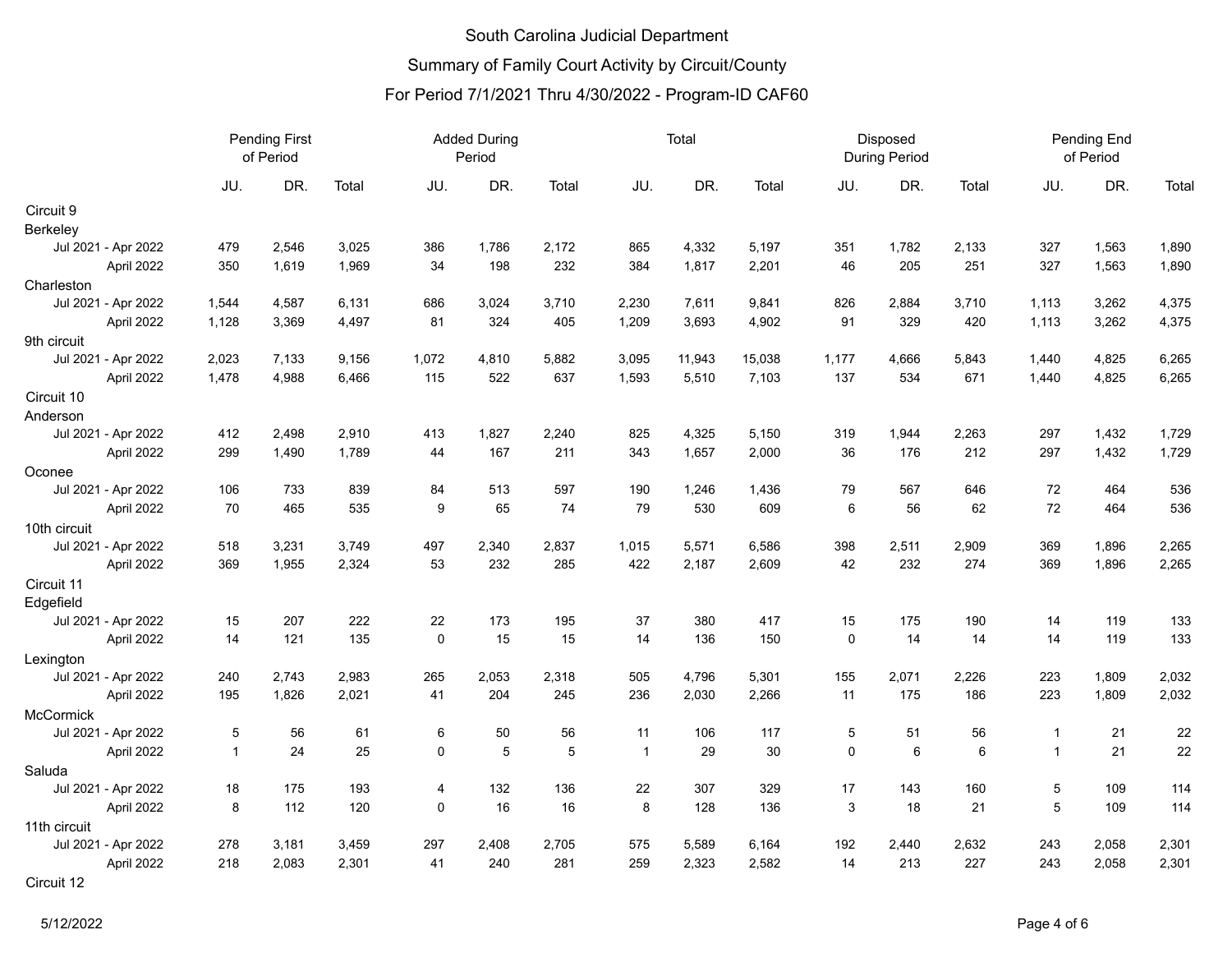| DR.<br>Total<br>DR.<br>DR.<br>Total<br>DR.<br>JU.<br>DR.<br>JU.<br>JU.<br>Total<br>JU.<br>JU.<br>Total<br>Total<br>358<br>1,238<br>742<br>1,350<br>293<br>820<br>Jul 2021 - Apr 2022<br>384<br>1,637<br>2,021<br>1,596<br>2,875<br>3,617<br>316<br>1,666<br>1,113<br>April 2022<br>821<br>1,104<br>55<br>130<br>185<br>338<br>951<br>1,289<br>30<br>97<br>127<br>293<br>820<br>1,113<br>283<br>Jul 2021 - Apr 2022<br>23<br>388<br>411<br>62<br>313<br>375<br>85<br>701<br>786<br>19<br>282<br>301<br>52<br>274<br>326<br>275<br>316<br>29<br>52<br>356<br>20<br>52<br>274<br>326<br>April 2022<br>11<br>40<br>304<br>$\mathbf 0$<br>20<br>41<br>420<br>1,551<br>1,971<br>335<br>1,632<br>Jul 2021 - Apr 2022<br>407<br>2,025<br>2,432<br>827<br>3,576<br>4,403<br>1,967<br>345<br>1,094<br>1,439<br>66<br>159<br>225<br>30<br>117<br>April 2022<br>324<br>1,096<br>1,420<br>390<br>1,255<br>1,645<br>147<br>345<br>1,094<br>1,439<br>3,702<br>704<br>3,628<br>Jul 2021 - Apr 2022<br>952<br>5,071<br>6,023<br>715<br>4,417<br>1,667<br>8,773<br>10,440<br>3,781<br>4,485<br>588<br>3,040<br>64<br>375<br>439<br>4,135<br>366<br>3,628<br>April 2022<br>587<br>3,109<br>3,696<br>651<br>3,484<br>50<br>416<br>588<br>3,040<br>842<br>810<br>Jul 2021 - Apr 2022<br>141<br>1,090<br>1,231<br>108<br>950<br>249<br>1,932<br>2,181<br>86<br>831<br>917<br>91<br>719<br>840<br>78<br>823<br>91<br>810<br>April 2022<br>95<br>745<br>9<br>87<br>104<br>927<br>12<br>83<br>95<br>719<br>Jul 2021 - Apr 2022<br>1,093<br>6,161<br>7,254<br>823<br>4,544<br>5,367<br>1,916<br>10,705<br>790<br>4,612<br>679<br>3,759<br>4,438<br>12,621<br>5,402<br>73<br>449<br>April 2022<br>3,854<br>4,536<br>453<br>526<br>755<br>4,307<br>5,062<br>62<br>511<br>679<br>3,759<br>4,438<br>682<br>23<br>Jul 2021 - Apr 2022<br>22<br>64<br>86<br>6<br>53<br>59<br>28<br>117<br>145<br>45<br>49<br>37<br>60<br>4<br>$\mathsf 0$<br>23<br>40<br>63<br>9<br>9<br>23<br>49<br>72<br>$\mathbf 0$<br>6<br>$\,6\,$<br>37<br>60<br>April 2022<br>23<br>1,182<br>136<br>Jul 2021 - Apr 2022<br>232<br>1,386<br>1,618<br>140<br>1,322<br>372<br>2,568<br>2,940<br>1,121<br>1,257<br>196<br>885<br>1,081<br>1,100<br>124<br>128<br>1,228<br>$\overline{7}$<br>97<br>104<br>196<br>1,081<br>April 2022<br>199<br>901<br>203<br>1,025<br>885<br>4<br>545<br>63<br>393<br>1,001<br>35<br>259<br>294<br>Jul 2021 - Apr 2022<br>40<br>505<br>456<br>103<br>898<br>35<br>407<br>442<br>12<br>294<br>311<br>54<br>66<br>377<br>9<br>39<br>48<br>35<br>259<br>April 2022<br>43<br>268<br>55<br>322<br>Jul 2021 - Apr 2022<br>296<br>66<br>126<br>192<br>307<br>488<br>35<br>126<br>130<br>110<br>240<br>115<br>181<br>181<br>161<br>$\overline{7}$<br>148<br>119<br>267<br>3<br>10<br>151<br>126<br>277<br>21<br>8<br>29<br>130<br>110<br>240<br>April 2022<br>Jul 2021 - Apr 2022<br>71<br>242<br>313<br>100<br>196<br>296<br>171<br>438<br>609<br>68<br>186<br>254<br>67<br>169<br>236<br>77<br>266<br>30<br>67<br>236<br>April 2022<br>189<br>15<br>78<br>203<br>281<br>41<br>169<br>$\mathbf{1}$<br>14<br>11 |              | <b>Pending First</b><br>of Period |  |  | <b>Added During</b><br>Period |  |  | Total |  |  | Disposed<br><b>During Period</b> | Pending End<br>of Period |  |  |
|--------------------------------------------------------------------------------------------------------------------------------------------------------------------------------------------------------------------------------------------------------------------------------------------------------------------------------------------------------------------------------------------------------------------------------------------------------------------------------------------------------------------------------------------------------------------------------------------------------------------------------------------------------------------------------------------------------------------------------------------------------------------------------------------------------------------------------------------------------------------------------------------------------------------------------------------------------------------------------------------------------------------------------------------------------------------------------------------------------------------------------------------------------------------------------------------------------------------------------------------------------------------------------------------------------------------------------------------------------------------------------------------------------------------------------------------------------------------------------------------------------------------------------------------------------------------------------------------------------------------------------------------------------------------------------------------------------------------------------------------------------------------------------------------------------------------------------------------------------------------------------------------------------------------------------------------------------------------------------------------------------------------------------------------------------------------------------------------------------------------------------------------------------------------------------------------------------------------------------------------------------------------------------------------------------------------------------------------------------------------------------------------------------------------------------------------------------------------------------------------------------------------------------------------------------------------------------------------------------------------------------------------------------------------------------------------------------------------------------------------------------------------------------------------------------------------------------------------------------------------------------------------------------------------------------------------------------------------------------------------------------------------------------------------------------------------------|--------------|-----------------------------------|--|--|-------------------------------|--|--|-------|--|--|----------------------------------|--------------------------|--|--|
|                                                                                                                                                                                                                                                                                                                                                                                                                                                                                                                                                                                                                                                                                                                                                                                                                                                                                                                                                                                                                                                                                                                                                                                                                                                                                                                                                                                                                                                                                                                                                                                                                                                                                                                                                                                                                                                                                                                                                                                                                                                                                                                                                                                                                                                                                                                                                                                                                                                                                                                                                                                                                                                                                                                                                                                                                                                                                                                                                                                                                                                                          |              |                                   |  |  |                               |  |  |       |  |  |                                  |                          |  |  |
|                                                                                                                                                                                                                                                                                                                                                                                                                                                                                                                                                                                                                                                                                                                                                                                                                                                                                                                                                                                                                                                                                                                                                                                                                                                                                                                                                                                                                                                                                                                                                                                                                                                                                                                                                                                                                                                                                                                                                                                                                                                                                                                                                                                                                                                                                                                                                                                                                                                                                                                                                                                                                                                                                                                                                                                                                                                                                                                                                                                                                                                                          | Circuit 12   |                                   |  |  |                               |  |  |       |  |  |                                  |                          |  |  |
|                                                                                                                                                                                                                                                                                                                                                                                                                                                                                                                                                                                                                                                                                                                                                                                                                                                                                                                                                                                                                                                                                                                                                                                                                                                                                                                                                                                                                                                                                                                                                                                                                                                                                                                                                                                                                                                                                                                                                                                                                                                                                                                                                                                                                                                                                                                                                                                                                                                                                                                                                                                                                                                                                                                                                                                                                                                                                                                                                                                                                                                                          | Florence     |                                   |  |  |                               |  |  |       |  |  |                                  |                          |  |  |
|                                                                                                                                                                                                                                                                                                                                                                                                                                                                                                                                                                                                                                                                                                                                                                                                                                                                                                                                                                                                                                                                                                                                                                                                                                                                                                                                                                                                                                                                                                                                                                                                                                                                                                                                                                                                                                                                                                                                                                                                                                                                                                                                                                                                                                                                                                                                                                                                                                                                                                                                                                                                                                                                                                                                                                                                                                                                                                                                                                                                                                                                          |              |                                   |  |  |                               |  |  |       |  |  |                                  |                          |  |  |
|                                                                                                                                                                                                                                                                                                                                                                                                                                                                                                                                                                                                                                                                                                                                                                                                                                                                                                                                                                                                                                                                                                                                                                                                                                                                                                                                                                                                                                                                                                                                                                                                                                                                                                                                                                                                                                                                                                                                                                                                                                                                                                                                                                                                                                                                                                                                                                                                                                                                                                                                                                                                                                                                                                                                                                                                                                                                                                                                                                                                                                                                          |              |                                   |  |  |                               |  |  |       |  |  |                                  |                          |  |  |
|                                                                                                                                                                                                                                                                                                                                                                                                                                                                                                                                                                                                                                                                                                                                                                                                                                                                                                                                                                                                                                                                                                                                                                                                                                                                                                                                                                                                                                                                                                                                                                                                                                                                                                                                                                                                                                                                                                                                                                                                                                                                                                                                                                                                                                                                                                                                                                                                                                                                                                                                                                                                                                                                                                                                                                                                                                                                                                                                                                                                                                                                          | Marion       |                                   |  |  |                               |  |  |       |  |  |                                  |                          |  |  |
|                                                                                                                                                                                                                                                                                                                                                                                                                                                                                                                                                                                                                                                                                                                                                                                                                                                                                                                                                                                                                                                                                                                                                                                                                                                                                                                                                                                                                                                                                                                                                                                                                                                                                                                                                                                                                                                                                                                                                                                                                                                                                                                                                                                                                                                                                                                                                                                                                                                                                                                                                                                                                                                                                                                                                                                                                                                                                                                                                                                                                                                                          |              |                                   |  |  |                               |  |  |       |  |  |                                  |                          |  |  |
|                                                                                                                                                                                                                                                                                                                                                                                                                                                                                                                                                                                                                                                                                                                                                                                                                                                                                                                                                                                                                                                                                                                                                                                                                                                                                                                                                                                                                                                                                                                                                                                                                                                                                                                                                                                                                                                                                                                                                                                                                                                                                                                                                                                                                                                                                                                                                                                                                                                                                                                                                                                                                                                                                                                                                                                                                                                                                                                                                                                                                                                                          |              |                                   |  |  |                               |  |  |       |  |  |                                  |                          |  |  |
|                                                                                                                                                                                                                                                                                                                                                                                                                                                                                                                                                                                                                                                                                                                                                                                                                                                                                                                                                                                                                                                                                                                                                                                                                                                                                                                                                                                                                                                                                                                                                                                                                                                                                                                                                                                                                                                                                                                                                                                                                                                                                                                                                                                                                                                                                                                                                                                                                                                                                                                                                                                                                                                                                                                                                                                                                                                                                                                                                                                                                                                                          | 12th circuit |                                   |  |  |                               |  |  |       |  |  |                                  |                          |  |  |
|                                                                                                                                                                                                                                                                                                                                                                                                                                                                                                                                                                                                                                                                                                                                                                                                                                                                                                                                                                                                                                                                                                                                                                                                                                                                                                                                                                                                                                                                                                                                                                                                                                                                                                                                                                                                                                                                                                                                                                                                                                                                                                                                                                                                                                                                                                                                                                                                                                                                                                                                                                                                                                                                                                                                                                                                                                                                                                                                                                                                                                                                          |              |                                   |  |  |                               |  |  |       |  |  |                                  |                          |  |  |
|                                                                                                                                                                                                                                                                                                                                                                                                                                                                                                                                                                                                                                                                                                                                                                                                                                                                                                                                                                                                                                                                                                                                                                                                                                                                                                                                                                                                                                                                                                                                                                                                                                                                                                                                                                                                                                                                                                                                                                                                                                                                                                                                                                                                                                                                                                                                                                                                                                                                                                                                                                                                                                                                                                                                                                                                                                                                                                                                                                                                                                                                          |              |                                   |  |  |                               |  |  |       |  |  |                                  |                          |  |  |
|                                                                                                                                                                                                                                                                                                                                                                                                                                                                                                                                                                                                                                                                                                                                                                                                                                                                                                                                                                                                                                                                                                                                                                                                                                                                                                                                                                                                                                                                                                                                                                                                                                                                                                                                                                                                                                                                                                                                                                                                                                                                                                                                                                                                                                                                                                                                                                                                                                                                                                                                                                                                                                                                                                                                                                                                                                                                                                                                                                                                                                                                          | Circuit 13   |                                   |  |  |                               |  |  |       |  |  |                                  |                          |  |  |
|                                                                                                                                                                                                                                                                                                                                                                                                                                                                                                                                                                                                                                                                                                                                                                                                                                                                                                                                                                                                                                                                                                                                                                                                                                                                                                                                                                                                                                                                                                                                                                                                                                                                                                                                                                                                                                                                                                                                                                                                                                                                                                                                                                                                                                                                                                                                                                                                                                                                                                                                                                                                                                                                                                                                                                                                                                                                                                                                                                                                                                                                          | Greenville   |                                   |  |  |                               |  |  |       |  |  |                                  |                          |  |  |
|                                                                                                                                                                                                                                                                                                                                                                                                                                                                                                                                                                                                                                                                                                                                                                                                                                                                                                                                                                                                                                                                                                                                                                                                                                                                                                                                                                                                                                                                                                                                                                                                                                                                                                                                                                                                                                                                                                                                                                                                                                                                                                                                                                                                                                                                                                                                                                                                                                                                                                                                                                                                                                                                                                                                                                                                                                                                                                                                                                                                                                                                          |              |                                   |  |  |                               |  |  |       |  |  |                                  |                          |  |  |
|                                                                                                                                                                                                                                                                                                                                                                                                                                                                                                                                                                                                                                                                                                                                                                                                                                                                                                                                                                                                                                                                                                                                                                                                                                                                                                                                                                                                                                                                                                                                                                                                                                                                                                                                                                                                                                                                                                                                                                                                                                                                                                                                                                                                                                                                                                                                                                                                                                                                                                                                                                                                                                                                                                                                                                                                                                                                                                                                                                                                                                                                          |              |                                   |  |  |                               |  |  |       |  |  |                                  |                          |  |  |
|                                                                                                                                                                                                                                                                                                                                                                                                                                                                                                                                                                                                                                                                                                                                                                                                                                                                                                                                                                                                                                                                                                                                                                                                                                                                                                                                                                                                                                                                                                                                                                                                                                                                                                                                                                                                                                                                                                                                                                                                                                                                                                                                                                                                                                                                                                                                                                                                                                                                                                                                                                                                                                                                                                                                                                                                                                                                                                                                                                                                                                                                          | Pickens      |                                   |  |  |                               |  |  |       |  |  |                                  |                          |  |  |
|                                                                                                                                                                                                                                                                                                                                                                                                                                                                                                                                                                                                                                                                                                                                                                                                                                                                                                                                                                                                                                                                                                                                                                                                                                                                                                                                                                                                                                                                                                                                                                                                                                                                                                                                                                                                                                                                                                                                                                                                                                                                                                                                                                                                                                                                                                                                                                                                                                                                                                                                                                                                                                                                                                                                                                                                                                                                                                                                                                                                                                                                          |              |                                   |  |  |                               |  |  |       |  |  |                                  |                          |  |  |
|                                                                                                                                                                                                                                                                                                                                                                                                                                                                                                                                                                                                                                                                                                                                                                                                                                                                                                                                                                                                                                                                                                                                                                                                                                                                                                                                                                                                                                                                                                                                                                                                                                                                                                                                                                                                                                                                                                                                                                                                                                                                                                                                                                                                                                                                                                                                                                                                                                                                                                                                                                                                                                                                                                                                                                                                                                                                                                                                                                                                                                                                          |              |                                   |  |  |                               |  |  |       |  |  |                                  |                          |  |  |
|                                                                                                                                                                                                                                                                                                                                                                                                                                                                                                                                                                                                                                                                                                                                                                                                                                                                                                                                                                                                                                                                                                                                                                                                                                                                                                                                                                                                                                                                                                                                                                                                                                                                                                                                                                                                                                                                                                                                                                                                                                                                                                                                                                                                                                                                                                                                                                                                                                                                                                                                                                                                                                                                                                                                                                                                                                                                                                                                                                                                                                                                          | 13th circuit |                                   |  |  |                               |  |  |       |  |  |                                  |                          |  |  |
|                                                                                                                                                                                                                                                                                                                                                                                                                                                                                                                                                                                                                                                                                                                                                                                                                                                                                                                                                                                                                                                                                                                                                                                                                                                                                                                                                                                                                                                                                                                                                                                                                                                                                                                                                                                                                                                                                                                                                                                                                                                                                                                                                                                                                                                                                                                                                                                                                                                                                                                                                                                                                                                                                                                                                                                                                                                                                                                                                                                                                                                                          |              |                                   |  |  |                               |  |  |       |  |  |                                  |                          |  |  |
|                                                                                                                                                                                                                                                                                                                                                                                                                                                                                                                                                                                                                                                                                                                                                                                                                                                                                                                                                                                                                                                                                                                                                                                                                                                                                                                                                                                                                                                                                                                                                                                                                                                                                                                                                                                                                                                                                                                                                                                                                                                                                                                                                                                                                                                                                                                                                                                                                                                                                                                                                                                                                                                                                                                                                                                                                                                                                                                                                                                                                                                                          |              |                                   |  |  |                               |  |  |       |  |  |                                  |                          |  |  |
|                                                                                                                                                                                                                                                                                                                                                                                                                                                                                                                                                                                                                                                                                                                                                                                                                                                                                                                                                                                                                                                                                                                                                                                                                                                                                                                                                                                                                                                                                                                                                                                                                                                                                                                                                                                                                                                                                                                                                                                                                                                                                                                                                                                                                                                                                                                                                                                                                                                                                                                                                                                                                                                                                                                                                                                                                                                                                                                                                                                                                                                                          | Circuit 14   |                                   |  |  |                               |  |  |       |  |  |                                  |                          |  |  |
|                                                                                                                                                                                                                                                                                                                                                                                                                                                                                                                                                                                                                                                                                                                                                                                                                                                                                                                                                                                                                                                                                                                                                                                                                                                                                                                                                                                                                                                                                                                                                                                                                                                                                                                                                                                                                                                                                                                                                                                                                                                                                                                                                                                                                                                                                                                                                                                                                                                                                                                                                                                                                                                                                                                                                                                                                                                                                                                                                                                                                                                                          | Allendale    |                                   |  |  |                               |  |  |       |  |  |                                  |                          |  |  |
|                                                                                                                                                                                                                                                                                                                                                                                                                                                                                                                                                                                                                                                                                                                                                                                                                                                                                                                                                                                                                                                                                                                                                                                                                                                                                                                                                                                                                                                                                                                                                                                                                                                                                                                                                                                                                                                                                                                                                                                                                                                                                                                                                                                                                                                                                                                                                                                                                                                                                                                                                                                                                                                                                                                                                                                                                                                                                                                                                                                                                                                                          |              |                                   |  |  |                               |  |  |       |  |  |                                  |                          |  |  |
|                                                                                                                                                                                                                                                                                                                                                                                                                                                                                                                                                                                                                                                                                                                                                                                                                                                                                                                                                                                                                                                                                                                                                                                                                                                                                                                                                                                                                                                                                                                                                                                                                                                                                                                                                                                                                                                                                                                                                                                                                                                                                                                                                                                                                                                                                                                                                                                                                                                                                                                                                                                                                                                                                                                                                                                                                                                                                                                                                                                                                                                                          |              |                                   |  |  |                               |  |  |       |  |  |                                  |                          |  |  |
|                                                                                                                                                                                                                                                                                                                                                                                                                                                                                                                                                                                                                                                                                                                                                                                                                                                                                                                                                                                                                                                                                                                                                                                                                                                                                                                                                                                                                                                                                                                                                                                                                                                                                                                                                                                                                                                                                                                                                                                                                                                                                                                                                                                                                                                                                                                                                                                                                                                                                                                                                                                                                                                                                                                                                                                                                                                                                                                                                                                                                                                                          | Beaufort     |                                   |  |  |                               |  |  |       |  |  |                                  |                          |  |  |
|                                                                                                                                                                                                                                                                                                                                                                                                                                                                                                                                                                                                                                                                                                                                                                                                                                                                                                                                                                                                                                                                                                                                                                                                                                                                                                                                                                                                                                                                                                                                                                                                                                                                                                                                                                                                                                                                                                                                                                                                                                                                                                                                                                                                                                                                                                                                                                                                                                                                                                                                                                                                                                                                                                                                                                                                                                                                                                                                                                                                                                                                          |              |                                   |  |  |                               |  |  |       |  |  |                                  |                          |  |  |
|                                                                                                                                                                                                                                                                                                                                                                                                                                                                                                                                                                                                                                                                                                                                                                                                                                                                                                                                                                                                                                                                                                                                                                                                                                                                                                                                                                                                                                                                                                                                                                                                                                                                                                                                                                                                                                                                                                                                                                                                                                                                                                                                                                                                                                                                                                                                                                                                                                                                                                                                                                                                                                                                                                                                                                                                                                                                                                                                                                                                                                                                          |              |                                   |  |  |                               |  |  |       |  |  |                                  |                          |  |  |
|                                                                                                                                                                                                                                                                                                                                                                                                                                                                                                                                                                                                                                                                                                                                                                                                                                                                                                                                                                                                                                                                                                                                                                                                                                                                                                                                                                                                                                                                                                                                                                                                                                                                                                                                                                                                                                                                                                                                                                                                                                                                                                                                                                                                                                                                                                                                                                                                                                                                                                                                                                                                                                                                                                                                                                                                                                                                                                                                                                                                                                                                          | Colleton     |                                   |  |  |                               |  |  |       |  |  |                                  |                          |  |  |
|                                                                                                                                                                                                                                                                                                                                                                                                                                                                                                                                                                                                                                                                                                                                                                                                                                                                                                                                                                                                                                                                                                                                                                                                                                                                                                                                                                                                                                                                                                                                                                                                                                                                                                                                                                                                                                                                                                                                                                                                                                                                                                                                                                                                                                                                                                                                                                                                                                                                                                                                                                                                                                                                                                                                                                                                                                                                                                                                                                                                                                                                          |              |                                   |  |  |                               |  |  |       |  |  |                                  |                          |  |  |
|                                                                                                                                                                                                                                                                                                                                                                                                                                                                                                                                                                                                                                                                                                                                                                                                                                                                                                                                                                                                                                                                                                                                                                                                                                                                                                                                                                                                                                                                                                                                                                                                                                                                                                                                                                                                                                                                                                                                                                                                                                                                                                                                                                                                                                                                                                                                                                                                                                                                                                                                                                                                                                                                                                                                                                                                                                                                                                                                                                                                                                                                          |              |                                   |  |  |                               |  |  |       |  |  |                                  |                          |  |  |
|                                                                                                                                                                                                                                                                                                                                                                                                                                                                                                                                                                                                                                                                                                                                                                                                                                                                                                                                                                                                                                                                                                                                                                                                                                                                                                                                                                                                                                                                                                                                                                                                                                                                                                                                                                                                                                                                                                                                                                                                                                                                                                                                                                                                                                                                                                                                                                                                                                                                                                                                                                                                                                                                                                                                                                                                                                                                                                                                                                                                                                                                          | Hampton      |                                   |  |  |                               |  |  |       |  |  |                                  |                          |  |  |
|                                                                                                                                                                                                                                                                                                                                                                                                                                                                                                                                                                                                                                                                                                                                                                                                                                                                                                                                                                                                                                                                                                                                                                                                                                                                                                                                                                                                                                                                                                                                                                                                                                                                                                                                                                                                                                                                                                                                                                                                                                                                                                                                                                                                                                                                                                                                                                                                                                                                                                                                                                                                                                                                                                                                                                                                                                                                                                                                                                                                                                                                          |              |                                   |  |  |                               |  |  |       |  |  |                                  |                          |  |  |
|                                                                                                                                                                                                                                                                                                                                                                                                                                                                                                                                                                                                                                                                                                                                                                                                                                                                                                                                                                                                                                                                                                                                                                                                                                                                                                                                                                                                                                                                                                                                                                                                                                                                                                                                                                                                                                                                                                                                                                                                                                                                                                                                                                                                                                                                                                                                                                                                                                                                                                                                                                                                                                                                                                                                                                                                                                                                                                                                                                                                                                                                          |              |                                   |  |  |                               |  |  |       |  |  |                                  |                          |  |  |
|                                                                                                                                                                                                                                                                                                                                                                                                                                                                                                                                                                                                                                                                                                                                                                                                                                                                                                                                                                                                                                                                                                                                                                                                                                                                                                                                                                                                                                                                                                                                                                                                                                                                                                                                                                                                                                                                                                                                                                                                                                                                                                                                                                                                                                                                                                                                                                                                                                                                                                                                                                                                                                                                                                                                                                                                                                                                                                                                                                                                                                                                          | Jasper       |                                   |  |  |                               |  |  |       |  |  |                                  |                          |  |  |
|                                                                                                                                                                                                                                                                                                                                                                                                                                                                                                                                                                                                                                                                                                                                                                                                                                                                                                                                                                                                                                                                                                                                                                                                                                                                                                                                                                                                                                                                                                                                                                                                                                                                                                                                                                                                                                                                                                                                                                                                                                                                                                                                                                                                                                                                                                                                                                                                                                                                                                                                                                                                                                                                                                                                                                                                                                                                                                                                                                                                                                                                          |              |                                   |  |  |                               |  |  |       |  |  |                                  |                          |  |  |
|                                                                                                                                                                                                                                                                                                                                                                                                                                                                                                                                                                                                                                                                                                                                                                                                                                                                                                                                                                                                                                                                                                                                                                                                                                                                                                                                                                                                                                                                                                                                                                                                                                                                                                                                                                                                                                                                                                                                                                                                                                                                                                                                                                                                                                                                                                                                                                                                                                                                                                                                                                                                                                                                                                                                                                                                                                                                                                                                                                                                                                                                          |              |                                   |  |  |                               |  |  |       |  |  |                                  |                          |  |  |